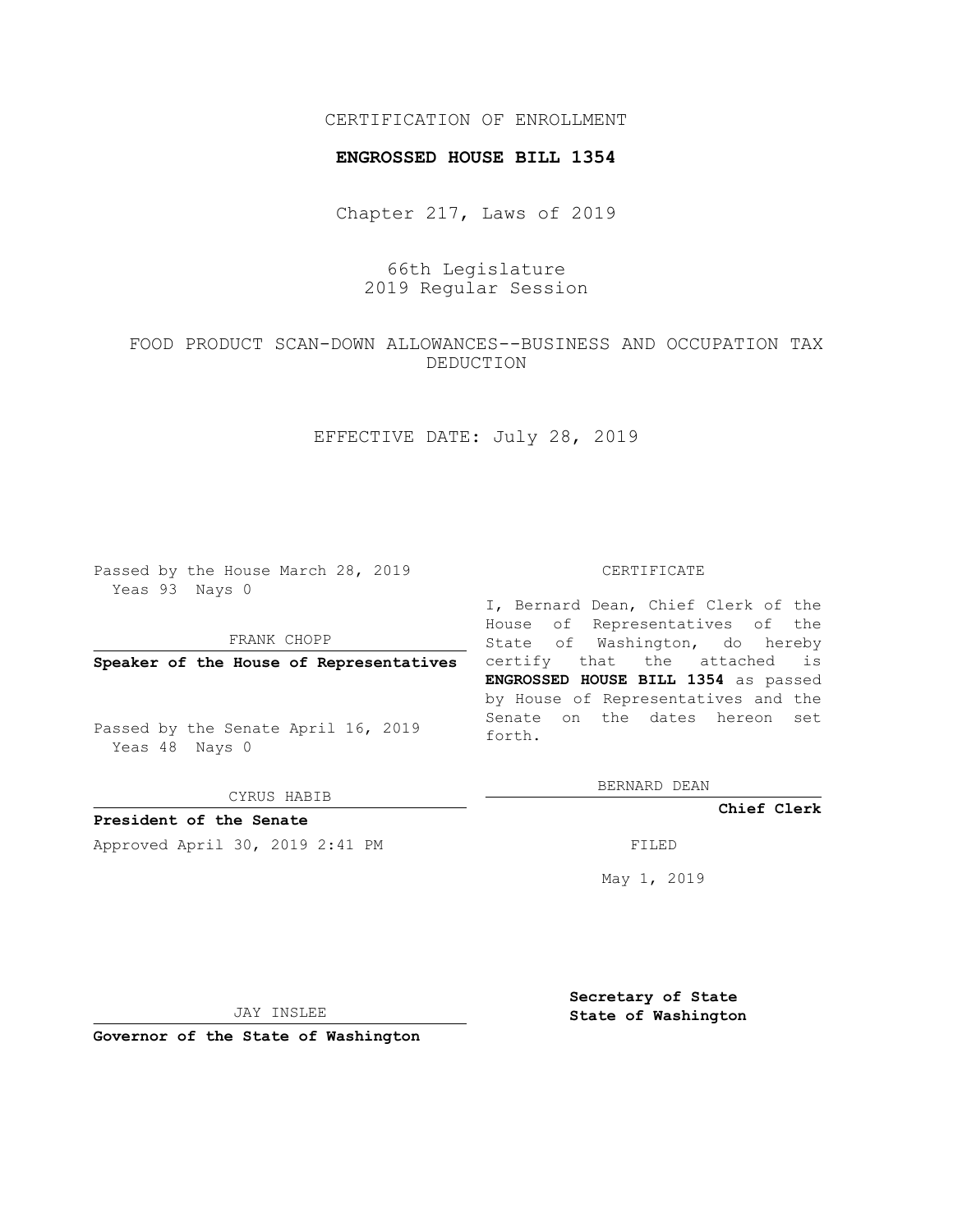#### **ENGROSSED HOUSE BILL 1354**

Passed Legislature - 2019 Regular Session

**State of Washington 66th Legislature 2019 Regular Session**

**By** Representatives Walen, Stokesbary, Wylie, Orcutt, Vick, Frame, Eslick, and Ormsby

Read first time 01/21/19. Referred to Committee on Finance.

 AN ACT Relating to providing that scan-down allowances on food and beverages intended for human and pet consumption are bona fide discounts for purposes of the business and occupation tax; adding a new section to chapter 82.04 RCW; and creating a new section.

5 BE IT ENACTED BY THE LEGISLATURE OF THE STATE OF WASHINGTON:

6 NEW SECTION. **Sec. 1.** A new section is added to chapter 82.04 7 RCW to read as follows:

8 (1) In computing tax under RCW 82.04.290(2), a seller may deduct 9 from the measure of tax the amount of scan-down allowances.

10 (2) For purposes of this section, a provision that the seller 11 must sell at a certain retail price or a specific price reduction 12 does not constitute either:

13 (a) A service provided by the seller to the manufacturer or 14 wholesaler; or

15 (b) A business activity directly or indirectly benefiting the 16 manufacturer or wholesaler.

17 (3) The definitions in this subsection apply throughout this 18 section unless the context clearly requires otherwise.

19 (a) "Product" means: